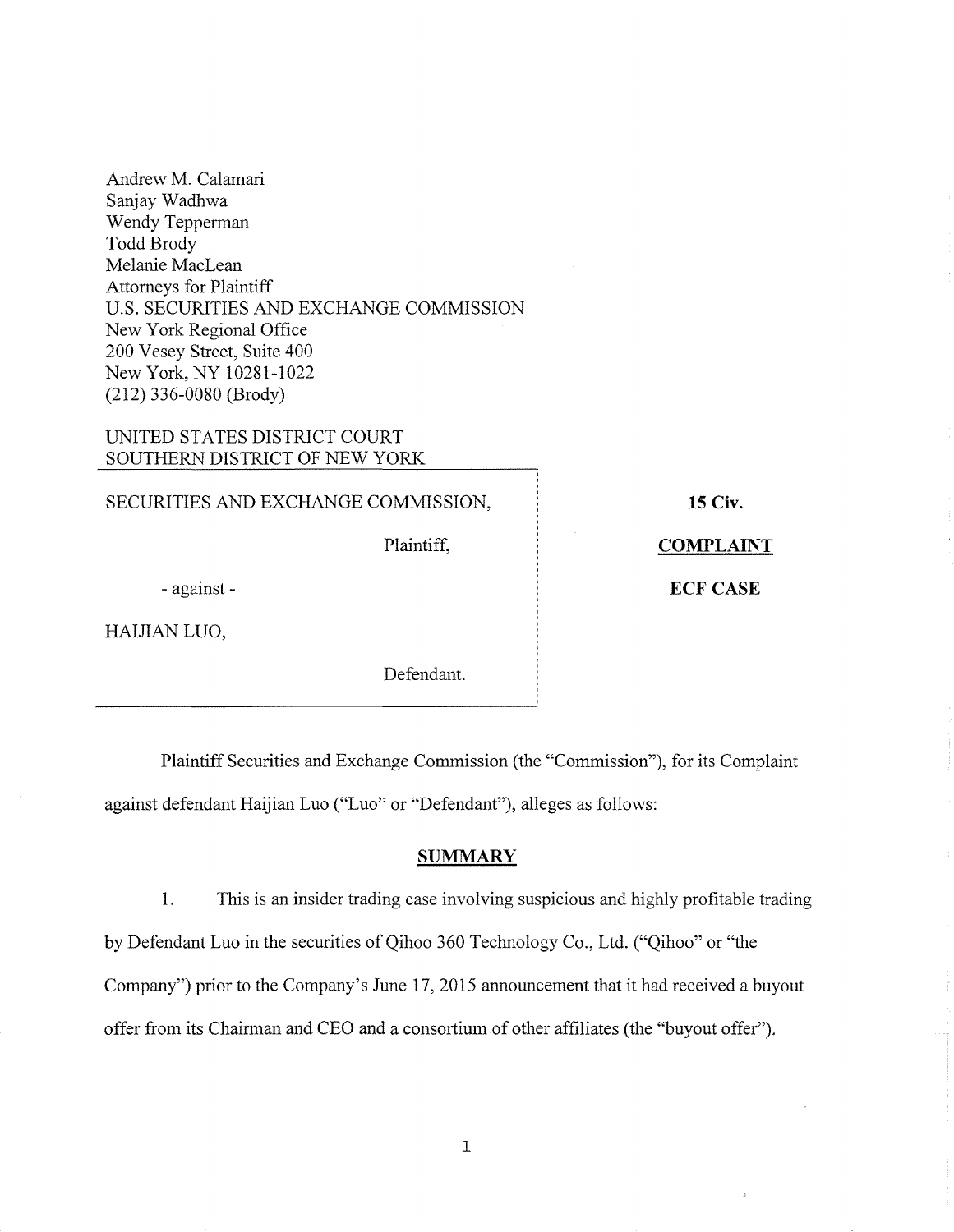Following the announcement of the buyout offer, the share price of Qihoo increased dramatically, opening approximately 9% higher than the previous day's closing price.

2. Defendant is a Chinese national who traded through a U.S. brokerage account. Defendant's remarkably timed purchase of Qihoo call options shortly before news of the buyout offer was disclosed resulted in profits of approximately \$1,019,537. Defendant, on information and belief, purchased Qihoo options while in possession of material, nonpublic information concerning the buyout offer.

3. The Commission brings this emergency action in order to freeze the proceeds of the Defendant's Qihoo trades until the circumstances surrounding the trades can be explored, and to obtain other relief. The Commission is concerned that, absent a freeze, all of the proceeds of these suspicious trades will be transferred outside ofthe United States where they will be beyond the jurisdiction and reach of United States courts. Indeed, on June 22, 2015, Luo instructed his brokerage firm to wire \$600,000 of the proceeds of his Qihoo trades to a bank account in Singapore.

#### **NATURE OF THE PROCEEDINGS AND REQUESTED RELIEF**

4. The Commission brings this action pursuant to the authority conferred upon it by Section 21(d) of the Securities Exchange Act of 1934 ("Exchange Act") [15 U.S.C.  $\S 78u(d)$ ]. The Commission seeks a permanent injunction against the Defendant, enjoining him from engaging in the transactions, acts, practices, and courses of business alleged in this Complaint, disgorgement of all ill-gotten gains from the unlawful insider trading activity set forth in this Complaint, together with prejudgment interest, and civil penalties pursuant to Section 2IA of the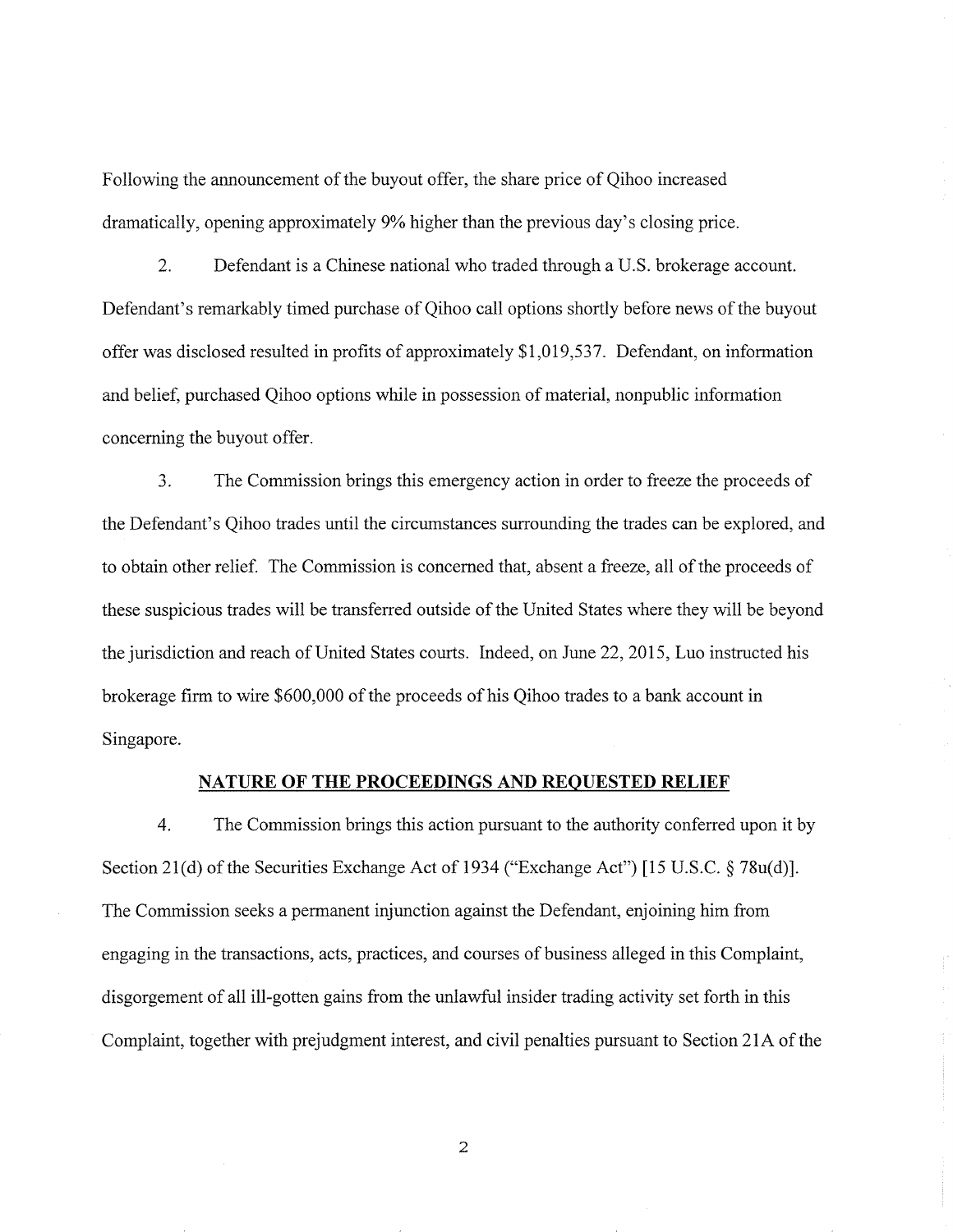Exchange Act [15 U.S.C. § 78u-l]. The Commission seeks any other relief the Court may deem appropriate pursuant to Section 21(d)(5) of the Exchange Act [15 U.S.C.  $\S 78u(d)(5)$ ].

### **JURISDICTION AND VENUE**

5. This Court has jurisdiction over this action pursuant to Sections 21 (d), 21 (e), and 27 of the Exchange Act [15 U.S.C. § 78u(d), 78u(e), and 78aa].

6. Venue lies in this Court pursuant to Section 21(d), 21A, and 27 of the Exchange Act [15 U.S.C. § 78u(d), 78u-1, and 78aa]. Certain of the acts, practices, transactions, and courses of business alleged in this Complaint occurred within the Southern District of New York and elsewhere, and were effected, directly or indirectly, by making use of means or instrumentalities of transportation or communication in interstate commerce, or the mails, or the facilities of a national securities exchange. Qihoo's American Depository Shares ("ADSs") are listed on the New York Stock Exchange ("NYSE") under the symbol QIHU. The Company's options contracts are also listed on the NYSE.

#### **DEFENDANT**

7. **Luo,** age 33, is a citizen of the People's Republic ofChina and a resident of Guangzhou, China. Luo is the CEO of 4399 Co., Ltd., an online game company that provides single, multiplayer, and children's games as well as animation through the internet.

#### **FACTS**

#### **Qihoo 360 Technology Co., Ltd.**

8. Qihoo is a Cayman Islands entity with its principal executive office in Beijing, China. On June 9, 2005, the Company was incorporated in the Cayman Islands as an exempted limited liability company. The Company conducts business through its wholly-owned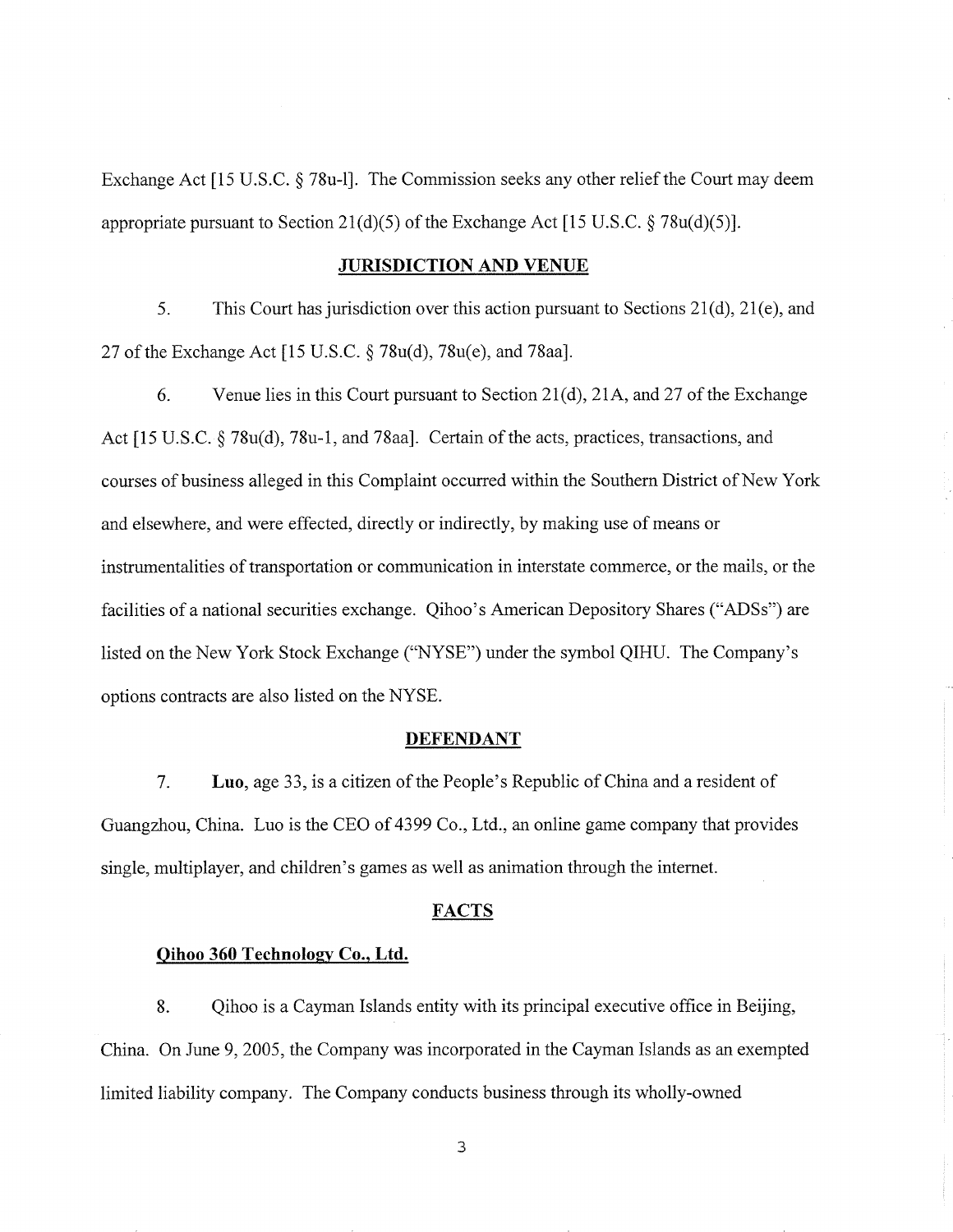subsidiaries and affiliated entities, including Qizhi Software, Tianjin Qisi Technology Co., Ltd., and Qifei Xiangyi.

9. Qihoo is a leading internet company in China. As of June 2014, the Company reported approximately 500 million active PC users and over 640 million mobile users. The Company reports that it is the No. 1 provider ofinternet and mobile security products and the No.2 PC search provider in China.

10. On March 30, 2011, Qihoo listed its ADSs on the NYSE. Qihoo completed an initial public offering of ADSs on April 4, 2011. Qihoo's ADSs trade under the symbol QIHU.

### **The June 17,2015 Announcement**

11. On June 17, 2015, Qihoo issued a press release providing that "its board of directors (the "Board") has received a preliminary non-binding proposal letter, dated June 17, 2015, from Mr. Hongyi Zhou, chairman and chief executive officer of the Company, CITIC Securities Co. Ltd. or its affiliates, Golden Brick Capital Private Equity Fund I L.P., China Renaissance Holdings Limited or its affiliates and Sequoia Capital China I, L.P. and/or its affiliates, to acquire all ofthe outstanding Class A and Class B ordinary shares ofthe Company not owned by them or their affiliates, including Class A ordinary shares represented by American depositary shares (the "ADSs", each two representing three Class A ordinary shares), for \$51.33 in cash per Class A or Class B ordinary share, or \$77.00 in cash per ADS."

12. The news of the buyout was received positively by the market. Qihoo's ADSs had closed on the NYSE on June 16 at \$66.05. The press release concerning the buyout was issued while the market was closed in the United States. At the start of trading on Wednesday, June 17, 2015, Qihoo ADSs opened higher at \$72.08 and rose to \$72.65 before closing at \$70.15.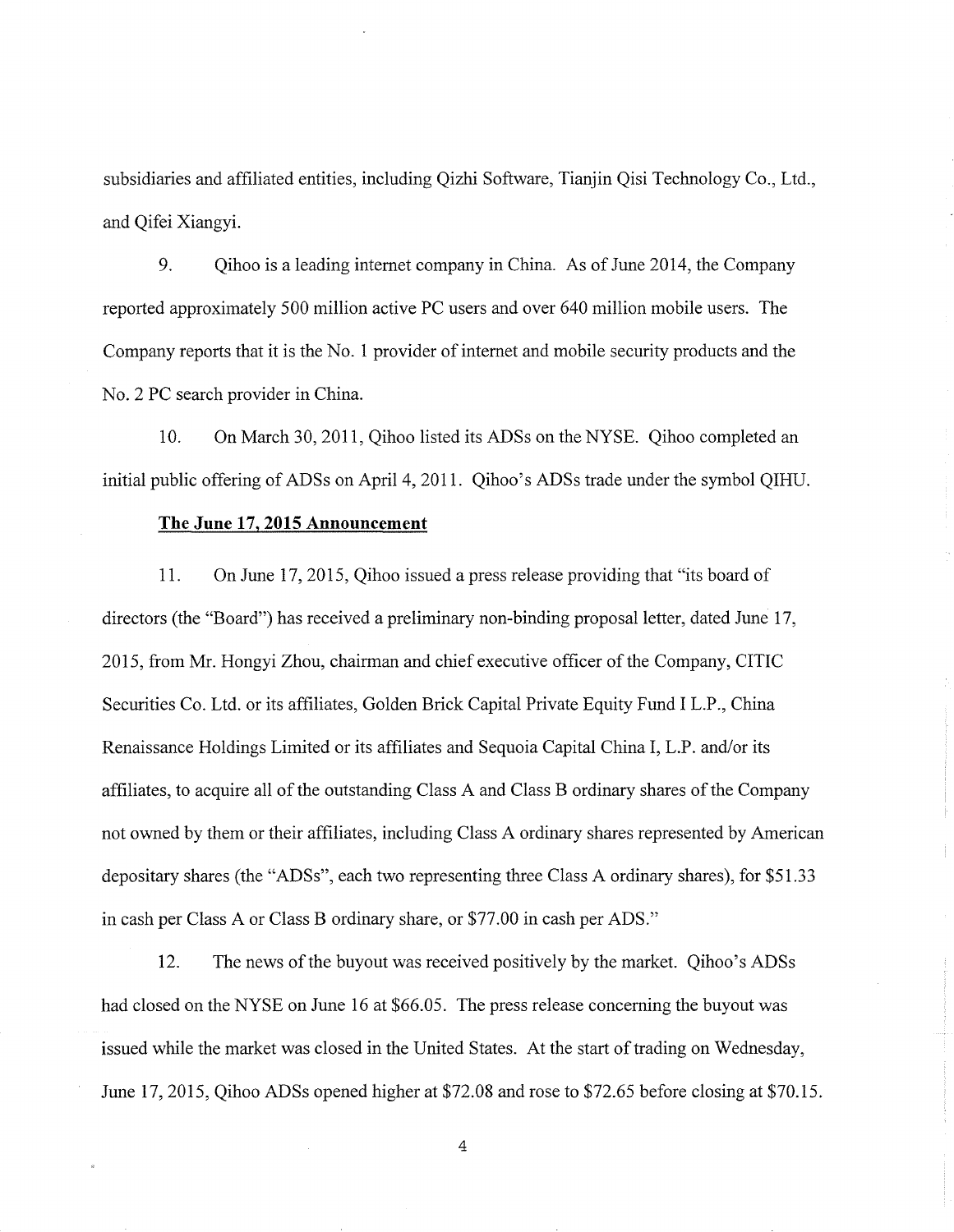Commenting on this activity, thestreet.com stated in a headline: "Qihoo 360 Technology Stock Soaring on Acquisition Offer."

#### **Luo's Trading in Qihoo Securities**

13. Luo opened an account with the San Francisco office of Credit Suisse Securities (USA) LLC ("Credit Suisse") on March 6, 2015. In his account opening information and agreement, Luo represented that he was the CEO of 4399 Co., Ltd. and had an annual income of \$200,001 to \$500,000, a net worth of \$10,000,001 to \$25,000,000, and liquid assets of \$5,000,000 to \$10,000,000.

14. Luo did not fund his account until May 18, 2015—one day before he began trading in QIHU securities—when he wired \$720,000 into his Credit Suisse account.

15. The only securities trading that took place in Luo's Credit Suisse account prior to the announcement of the buyout offer was the unsolicited purchase of OIHU call options. A call option is a contract that gives the buyer the right to buy shares of an underlying stock at the strike price (discussed below) for a specified period of time. On May 19, 2015, Luo purchased 2,250 QIHU call options for a total amount of \$711,778.

16. The call options that Luo purchased were "out of the money." This means that the actual stock price on the date when Luo purchased the options was lower than the strike price at which the options could be exercised. When Luo purchased the call options on May 19, 2015, the underlying security was trading in a range of \$57.97 (low) to \$59.89 (high) and closed at \$58.76. The call options that Luo purchased had strike prices ranging from \$60.50 to \$65.00. Moreover, the call options that Luo purchased were relatively short term: 800 of the options that

<sup>&</sup>lt;sup>1</sup> http://www.thestreet.com/story/13189738/1/qihoo-360-technology-qihu-stock-soaring-on-acquisitionoffer.html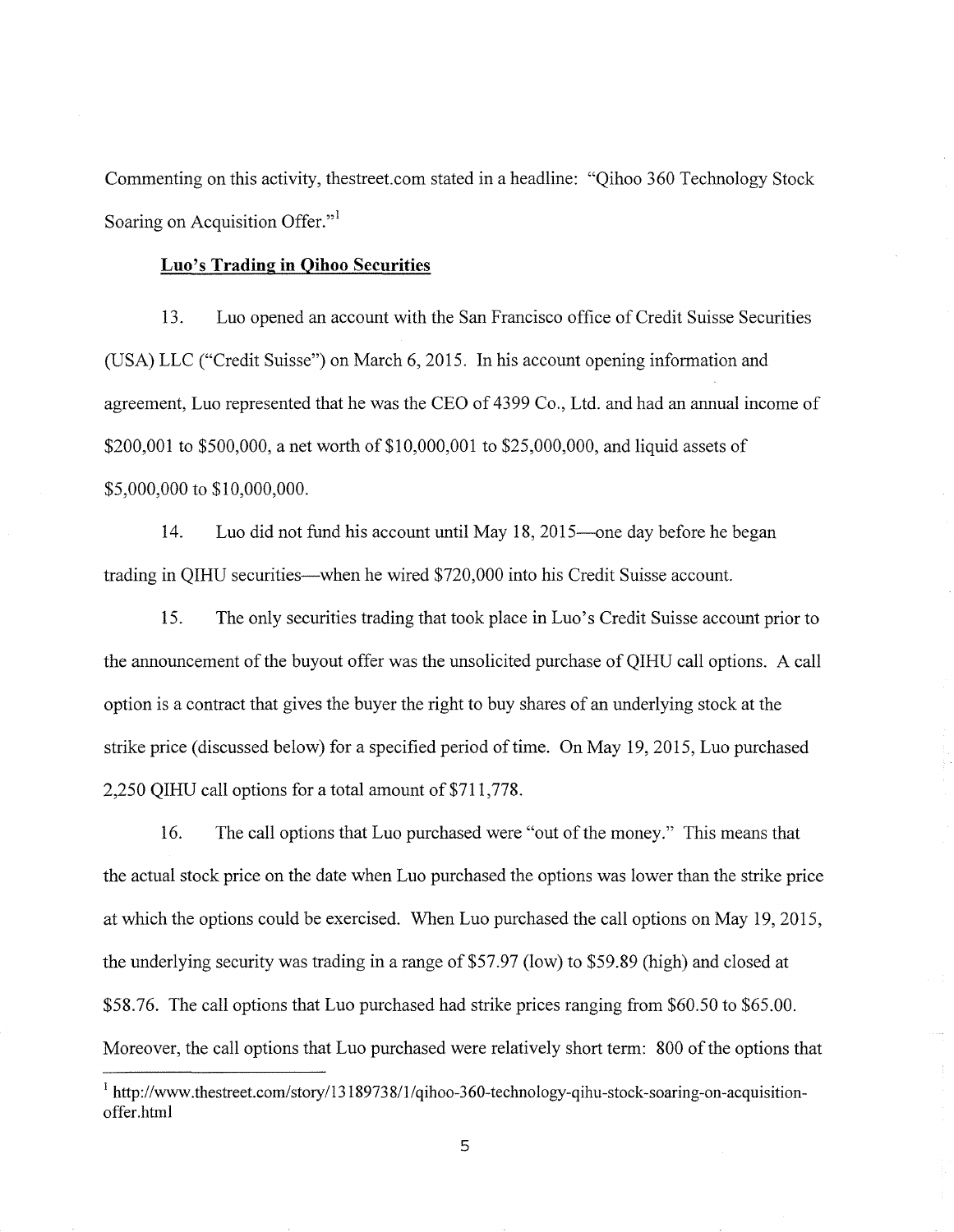he purchased had expiration dates of June 19, 2015; 1,250 of the options that he purchased had expiration dates of July 17, 2015; and 200 of the options that he purchased had expiration dates of September 18, 2015. These short-term, out of the money call options were extremely speculative and represented a very optimistic view of the company.

17. All of the call options that Luo purchased became in the money as of June 11, when the stock traded at a high of \$67.00 and closed at \$65.95. Luo did not sell his call options until after the June 17 announcement, when he liquidated his entire position, including those call options not expiring until July 17 and September 18.

18. Following the announcement of the buyout offer, all of Luo's options were sold for a total value of approximately \$1,731,315, compared to an initial investment of\$711,778, resulting in a realized profit of approximately \$1,019,537.

19. Luo, as the CEO of a Chinese internet gaming company, would naturally have had relationships with individuals at Qihoo one of the largest internet companies in China, which is also involved in the online video game business. Indeed, Luo presented at conferences with individual(s) from Qihoo.

20. On June 22, 2015, Luo transmitted a wire transfer instruction to Credit Suisse to transfer \$600,000 ofthe proceeds of the Qihoo trades to a bank account in Singapore.

## **Defendant's Possession of, and Trading on, Material Nonpublic Information**

21. Upon information and belief, at the time Defendant purchased Qihoo options, as alleged above, he was in possession of material, nonpublic information about the buyout offer. Defendant: (a) knew, recklessly disregarded, or should have known that his trading was in breach of a fiduciary duty, or obligation arising from a similar relationship oftrust and confidence,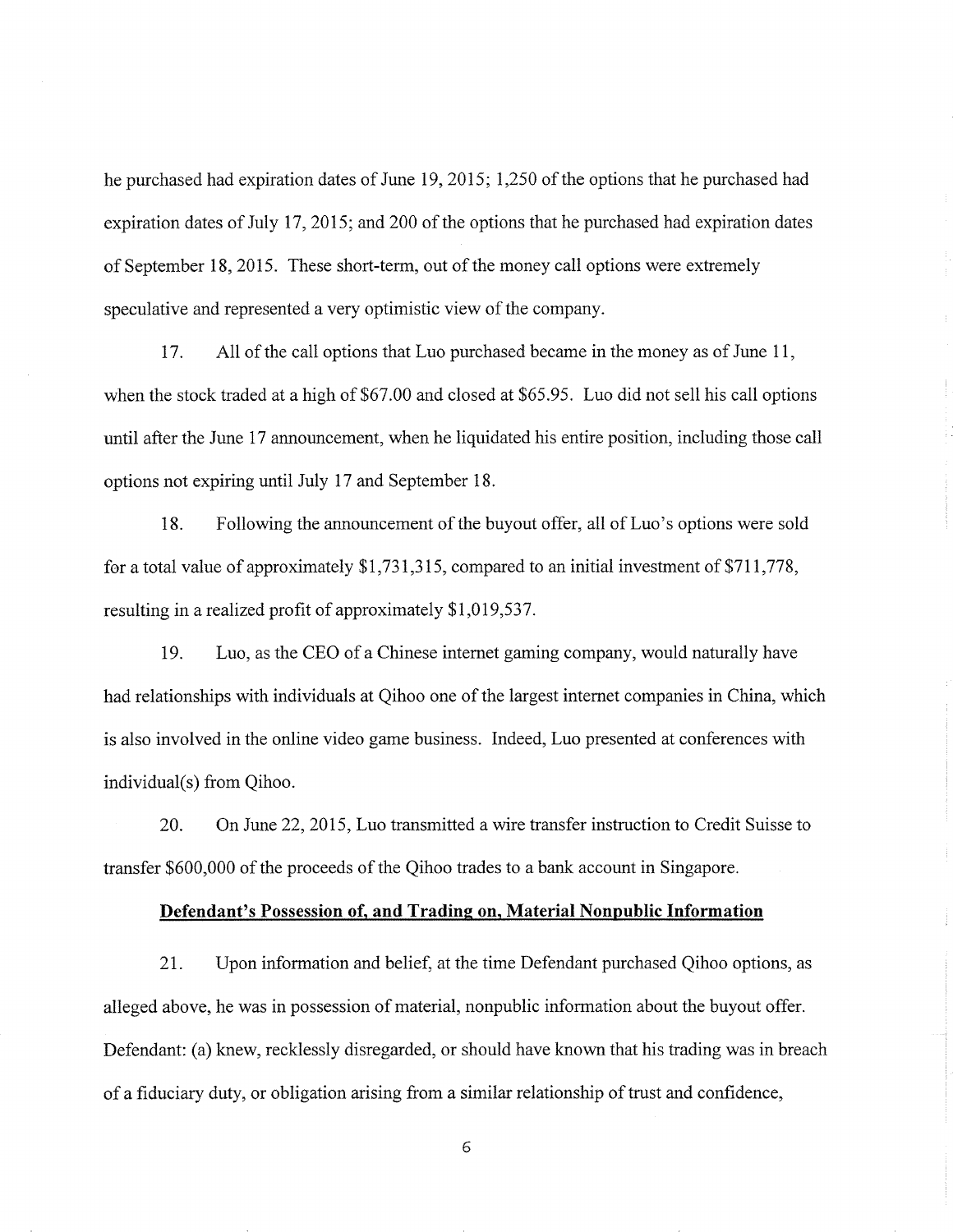owed to the shareholders of Qihoo, or to the source from whom he received or obtained the material, nonpublic information; and/or (b) knew, recklessly disregarded, or should have known, that the material, nonpublic information about the buyout offer that had been obtained by him or conveyed to him was disclosed or misappropriated in breach of a fiduciary duty, or similar relationship of trust and confidence.

22. Upon information and belief, any and all material, nonpublic information that Defendant received concerning the buyout that was disclosed to him by any person was tipped by such person with the expectation of receiving a benefit, such person did in fact receive a benefit, and Defendant knew of such benefit.

#### **CLAIM FOR RELIEF**

#### **Violations of Exchange Act Section lO(b) and Rule lOb-S Thereunder**

23. The Commission realleges and incorporates by reference paragraphs 1 through 22, as though fully set forth herein.

24. By virtue of the foregoing, Defendant, singly or in concert with others, in connection with the purchase or sale of securities, by the use of the means or instrumentalities of interstate commerce, or of the mails, or a facility of a national securities exchange, directly or indirectly: (a) employed devices, schemes or artifices to defraud; (b) made untrue statements of material fact or omitted to state material facts necessary in order to make the statements made, in the light of the circumstances under which they were made, not misleading; or (c) engaged in acts, practices or courses of business which operated or would have operated as a fraud or deceit upon persons.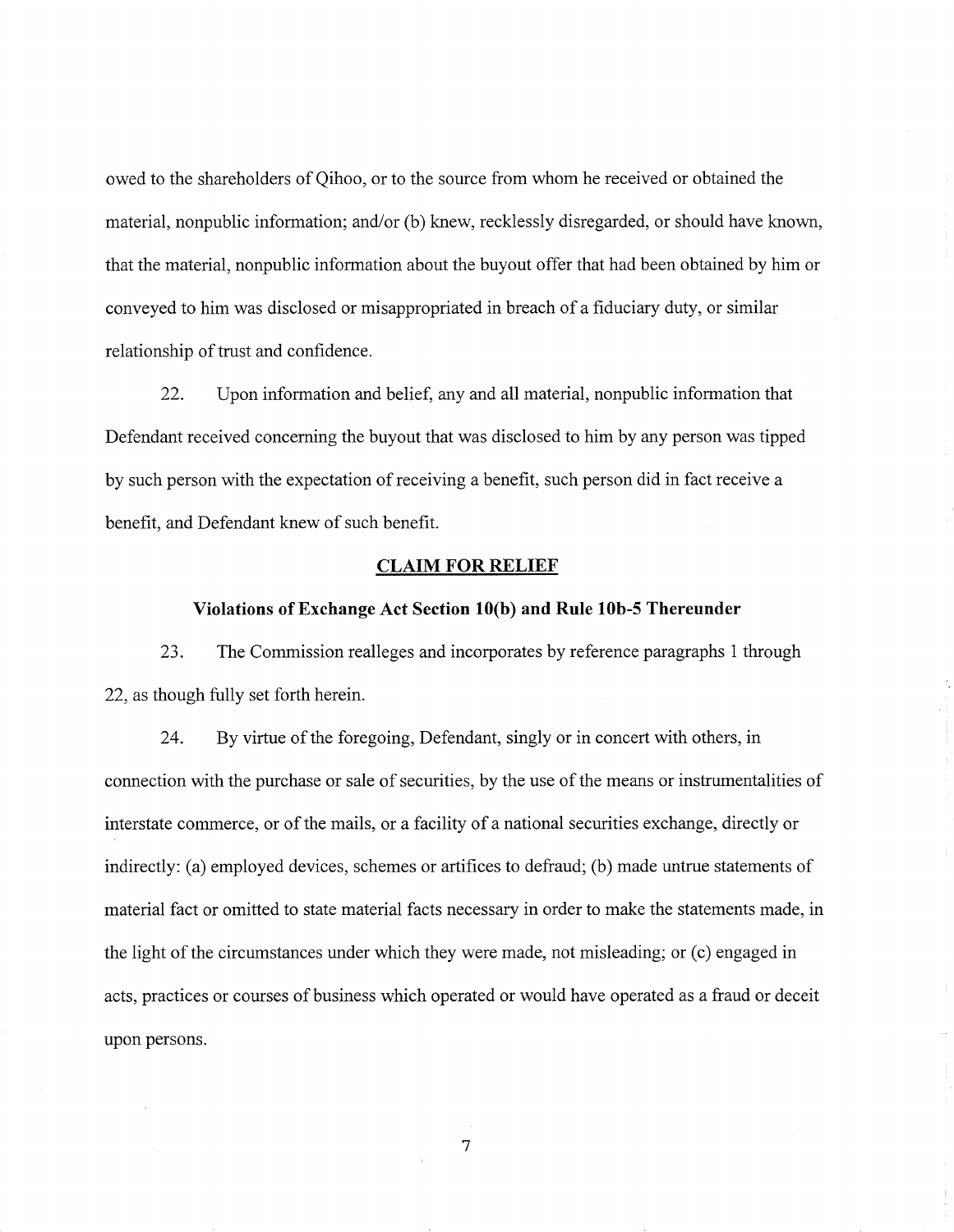25. By virtue of the foregoing, Defendant, directly or indirectly, violated, and unless enjoined, will again violate, Section 10(b) of the Exchange Act [15 U.S.C. § 78j(b)] and Rule lOb-5 thereunder [17 C.F.R. *§* 240.10b-5].

## **RELIEF SOUGHT**

**WHEREFORE,** the Commission respectfully requests that this Court enter a show cause order and an order temporarily and preliminarily freezing Defendant's assets in the account in which the trading described in this Complaint occurred (with other associated relief), and enter a Final Judgment:

# **I.**

Permanently restraining and enjoining the Defendant, his officers, agents, servants, employees, and attorneys, and those persons in active concert or participation with him who receive actual notice of the injunction by personal service or otherwise, and each of them, from violating Section 10(b) of the Exchange Act [15 U.S.C.  $\S$  78j(b)] and Rule 10b-5 thereunder [17 C.F.R. § 240.10b-5];

## II.

Ordering Defendant to disgorge, with prejudgment interest, all illicit trading profits or other ill-gotten gains received as a result of the conduct alleged in this Complaint;

#### **III.**

Ordering Defendant to pay civil monetary penalties pursuant to Section 21A of the Exchange Act [15 U.S.C. *§§* 78u(d)(3), 78u-1]; and